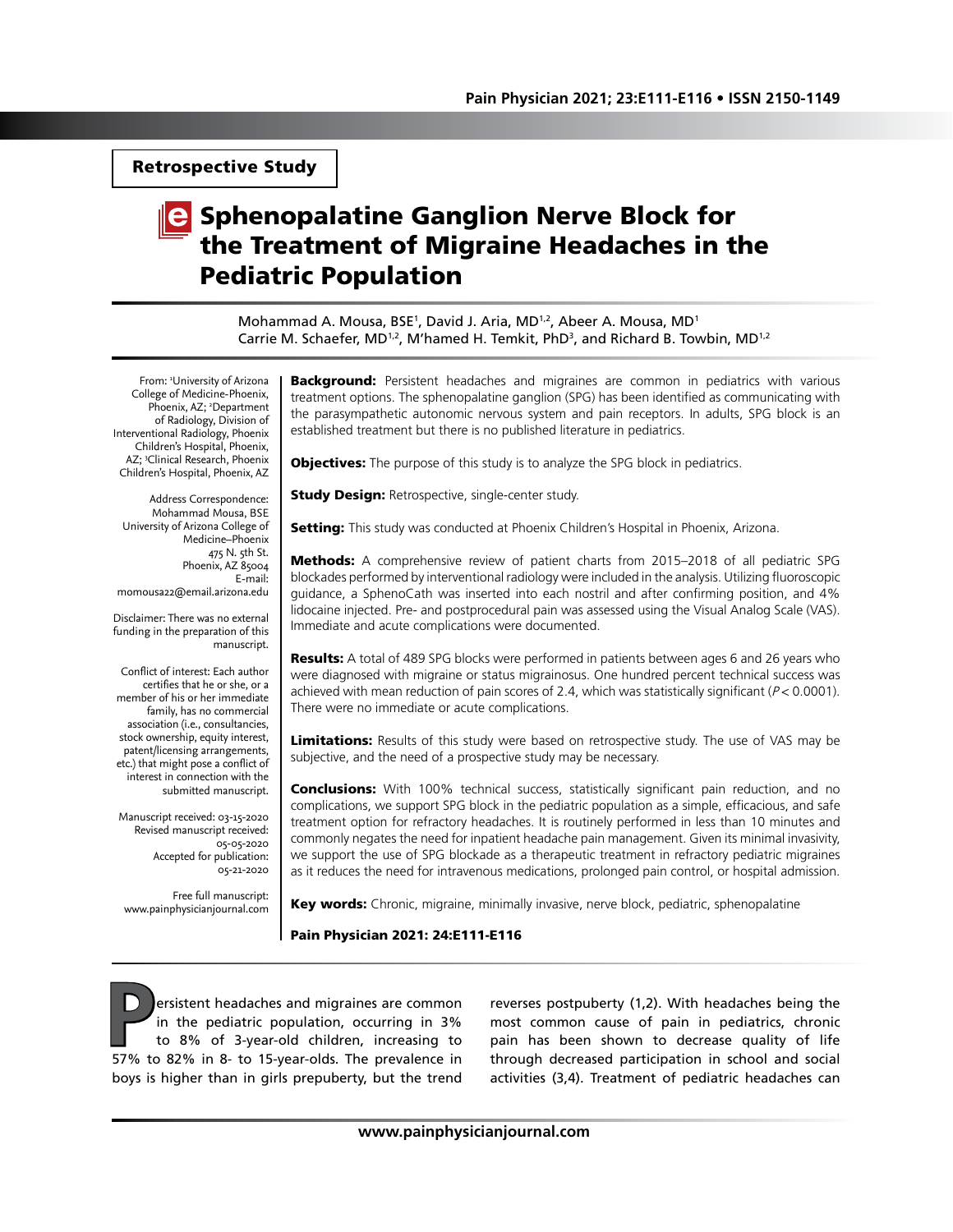be very diverse depending on the etiology, including oxygen, triptans, nonsteroidal anti-inflammatory drugs, verapamil, steroids, and antiepileptics. Chronic, persistent headaches prove to be difficult to treat due to recurrence and long-term usage of medication. Common prophylactic treatment of chronic headaches consists of amitriptyline, propranolol, topiramate, and valproic acid.

The sphenopalatine ganglion (SPG) has been identified in adult patients as a site that communicates with the parasympathetic autonomic nervous system and pain receptors. A blockade of SPG prevents activation of the trigeminal-autonomic reflex, blocking vasodilating peptides and the resultant neurogenic inflammation. The role of the SPG block has come into the limelight in recent years. The process involves a small flexible catheter that is advanced deeply into each nostril under fluoroscopic guidance, after which local anesthetic is administered. The SPG block is a minimally invasive, effective method for the alleviation of chronic headaches and migraines in adults. Evidence is also emerging on the success of SPG blocks in acute migraine attacks (5). The SPG block has even been utilized for less common types of headaches, including postdural lumbar puncture headaches, and intranasal contact point headaches (6,7).

The SPG block has traditionally only been used in adult patients with great success, however, there has been no published literature on the utility and effect on migraine headaches in the pediatric population. We first reported the use of SPG block in the pediatric population in 2017, detailing its utility and safety in treating migraine headaches in 200 children ranging in age from 8 to 26 years. This group demonstrated a significant decrease in headache pain level, suggesting that the SPG block was a simple, effective, and timely alternative to traditional therapies (8). The purpose of this study was to analyze the use of the SPG block in a large pediatric population with refractory migraine headaches to demonstrate its safety and efficacy. Treatment of other headache types were not the focus of this article.

# **METHODS**

This retrospective, single-center study was approved by the Phoenix Children's Hospital institutional review board (PCH IRB 15-085).

From February 2015 through July 2018, all SPG blockades performed in interventional radiology (IR) by 4 attending pediatric interventional radiologists and 3 pediatric IR fellows were included in the analysis. The 4 attending pediatric interventionalists had 38, 26, 12, and 3 years of experience, respectively. Data were collected from the medical records of patients and included patient demographics, procedural indications, and inpatient versus outpatient status. All patients were referred to IR with the diagnosis of refractory acute and/or chronic migraine headaches. In addition, all children who were referred to IR for an SPG block had failed medical therapy.

In this series, all patients were referred to IR with the diagnosis of status migrainosus. The referring physicians were generally pediatric neurologists or pediatric hospitalists. All studies were performed using the same protocol and equipment and graded using the Visual Analog Scale (VAS). After obtaining verbal and written consent for the procedure, patients were placed on the IR suite table in supine position with the neck hyperextended. Fluoroscopic image-guidance was performed with a Philips Imaging System (AlluraClarity FD Angiography System; Philips Healthcare, Andover, MA). Procedures were predominantly performed with only local anesthesia or with light procedural sedation (i.e., intravenous or oral midazolam), with a minority performed under general anesthesia due to conjoint procedures (i.e., peripherally inserted central catheter placement, lumbar puncture).

Pre- and 10-minute postprocedural pain was assessed using the VAS from 1 to 10 (Fig. 1). Immediate and acute complications were recorded, including minor nasal bleeding. Both pain assessment and complications were recorded as per the operating physician.

## **Technique**

Our team modified the procedure so that it could be utilized in children without the use of general anesthesia. Local anesthesia using 1.5 mL of aerosolized 4% lidocaine is administered into each nostril via a 5-mL syringe. After 1 to 3 minutes, 1 mL of 2% lidocaine gel is administered into the orifice of each nostril with 1-mL syringes (Fig. 2). Immediately following, a cotton swab saturated with 2% lidocaine gel is inserted into each nostril to the level of the nasal bridge and allowed to remain for 5 minutes prior to commencing the procedure. The purpose for these 3 steps is to allow for numbing of the nasal mucosa prior to delivery of the SphenoCath (Dolor Technologies, LLC, Clearfield, UT). Given the challenges of the pediatric population with regard to anxiety and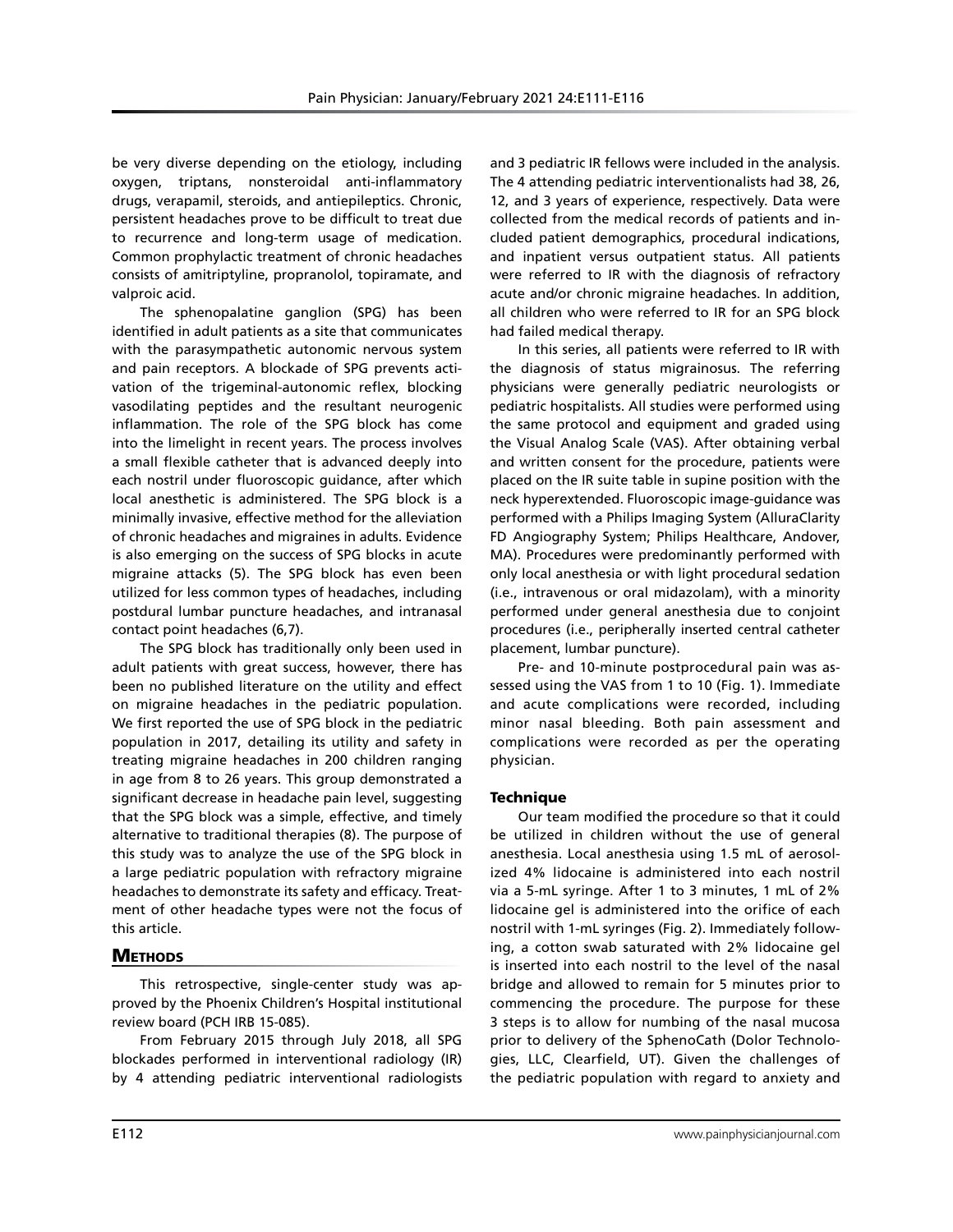No

nervousness, these steps help ease patient tension prior to catheter delivery and improve patient comfort. The phased local anesthesia is easier for the child to adjust to. This greatly enhances the technical success of delivering the SphenoCath into the nostril without the patient becoming uncooperative or unable to proceed with the procedure. Anesthetizing via the SphenoCath is generally unsuccessful because it makes the child cry before local anesthesia can be achieved.



Moderate

All procedures were performed using fluoroscopic guidance. Using intermittent cross-table lateral fluoroscopy, a SphenoCath (Fig. 3) is inserted into a single nostril and advanced to the anterosuperior nasal cavity, below the floor of the frontal sinus. The inner curved catheter is then deployed above the middle nasal turbinate and 1 mL of Isovue-300 is injected to confirm transit of contrast medium toward the pterygopalatine fossa where it pools as aided by neck flexion, located 1.0 to 1.5 mm deep to the posterior nasal mucosa (Fig. 4) and not into the middle turbinate. Two milliliters of 4% lidocaine is slowly injected via the SphenoCath, and the catheter is removed. This is repeated for the contralateral nostril. The lights in the procedural room are then dimmed and the patient maintained supine with the neck extended for 10 minutes following completion of the procedure to allow contact and absorption of the 4% lidocaine through the mucosa overlying the SPG. The primary outcome measure that was assessed was headache intensity because comorbidities are not common in children.

### **RESULTS**

A total of 489 SPG blocks were performed in pediatric patients (404 female, 85 male) between the ages of 6 and 26 years who were diagnosed with migraine or status migrainosus. Of these patients, 9 were 19 years or older, all young adults with pediatric conditions. One hundred percent technical success, defined as delivery of 4% lidocaine to the pterygopalatine fossa, was achieved in all 489 SPG blocks.

The mean and standard deviation (SD) of pre- and

Fig. 2. *Three milliliters of aerosolized 4% lidocaine in a 5-mL syringe and 1 mL of 2% lidocaine in gel in 2 1-mL syringes.* 



postprocedure pain scores, respectively, were 5.7 (SD = 2.5) and 3.3 (SD = 2.7) using the paired t-test, which was statistically significant (*P* < 0.0001) (Table 1). There was a mean reduction of pain scores of 2.4 (SD = 2.2).

Of the 489 procedures, 243 were completed with local anesthetic only, 206 completed with procedural sedation, and 40 completed under general anesthesia of which 31 were with conjoint procedures. When procedural sedation was utilized, intravenous midazolam

Worst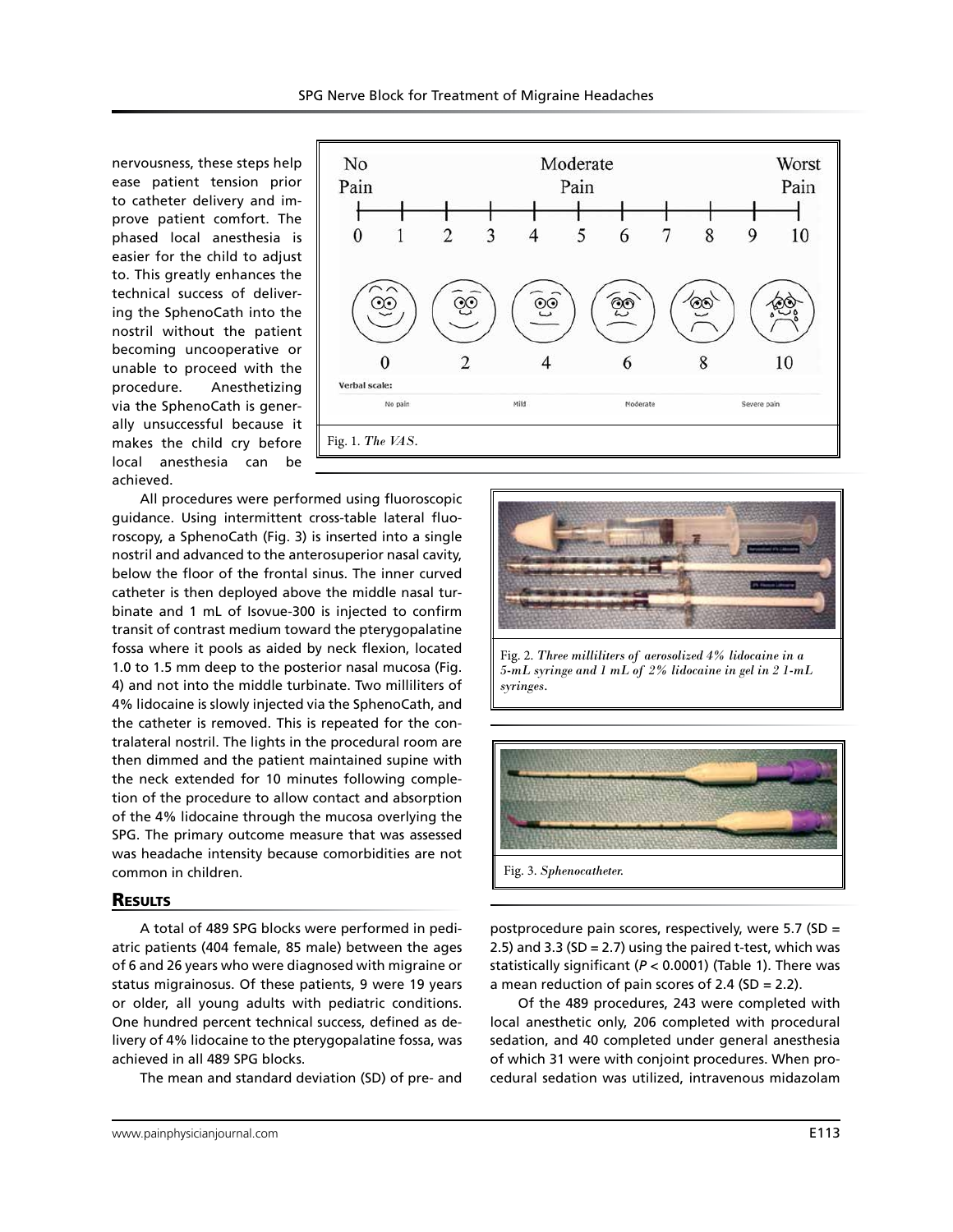

Fig. 4. *(A) Pictorial diagram demonstrating sphenocatheter deployed above the middle nasal turbinate with local anesthetic administration to the SPG (yellow circle) and low yellow below localizing the posterior nasopharynx. (B) Cross-table lateral fluoroscopic image of proper catheter position and pooling at the SPG (red circle).* 

| <b>SPG Patient Demographics and Statistical Outcomes</b> |                |            |                |          |
|----------------------------------------------------------|----------------|------------|----------------|----------|
|                                                          | Female         | Male       | Total          | P value  |
| Patient#                                                 | 404 (82.6%)    | 85 (17.4%) | 489            |          |
| Age                                                      |                |            |                | < 0.0001 |
| Mean $(SD)$                                              | 14.9(2.4)      | 12.7(2.7)  | 14.5(2.6)      |          |
| Median                                                   | 15             | 13         | 15             |          |
| Range                                                    | $(8-26)$       | $(6-18)$   | $(6-26)$       |          |
| Diagnosis/Indication                                     |                |            |                | 0.0004   |
| Headache                                                 | 120 (29.7%)    | 42 (49.4%) | 162 (33.1%)    |          |
| Migraine                                                 | 284 (70.3%)    | 43 (50.6%) | 327 (66.9%)    |          |
| Preprocedure pain                                        |                |            |                | 0.6792   |
| Mean $(SD)$                                              | 5.7(2.5)       | 5.9(2.4)   | 5.7(2.5)       |          |
| Median                                                   | 6              | 6          | 6              |          |
| Postprocedure pain                                       |                |            |                | 0.5326   |
| Mean (SD)                                                | 2.4(2.1)       | 2.6(3.0)   | 2.4(2.2)       |          |
| Median                                                   | $\overline{c}$ | 2          | $\overline{c}$ |          |

Table 1. *Patient demographic and outcomes of SPG blockade in* 

*pediatric migraine patients.*

was given in 200 patients, oral midazolam in 3 patients, intranasal midazolam in 2 patients, and 1 child received intravenous diphenhydramine. When comparing procedures performed with no sedation to either those performed with sedation or general anesthesia, the pain reduction scale was not statistically significant (*P* = 0.3245) with pain reduction scores of 2.5 (SD = 2.4), 2.2  $(SD = 2.1)$ , and 2.2 (SD = 1.6) using the  $\chi^2$  test.

Pain reduction scores were compared for girls and boys. In girls the mean pain reduction was 2.4 (SD = 2.1) and boys 2.6 (SD = 3.0). We did not observe statistically significant gender differences for pain scores with a *P*  value of 0.4836.

There were no immediate or acute complications.

## **Discussion**

In our study, we found statistically significant pain reduction in the 489 treated patients with a mean reduction of pain of 2.4 (*P* < 0.00001), without experiencing a single immediate or short-term complication. With 100% technical success, we support the utility of the SPG block in the pediatric population as a simple, safe, and efficacious treatment option for refractory headaches. The procedure is routinely performed in less than 10 minutes and commonly negates the need for inpatient admission for pain management of headache.

With regard to the type of anesthetic required for the procedure, our data does not support a preferred method as no statistically significant pain reduction differences were noted (*P* = 0.3245). However, our suggested approach is with the use of local anesthetic only. Administering procedural sedation or a general anesthetic may contribute to more unreliable or skewed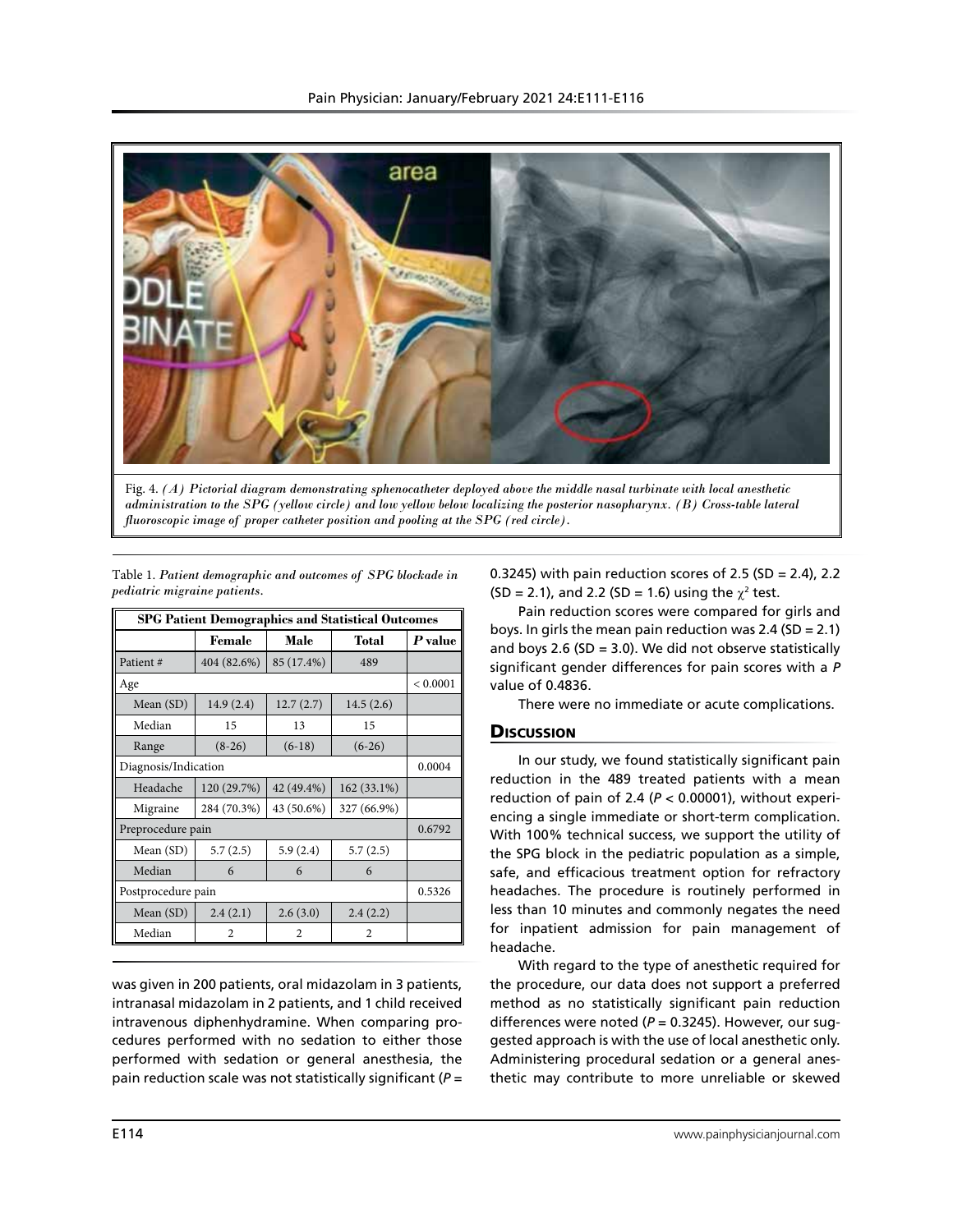interpretations of the VAS, used to assess the reporting of pain pre- and post-SPG block. Therefore we only recommend a general anesthetic or procedural sedation if a concurrent surgical procedure requiring these measures is requested.

Assessing the influence of the SPG block on boys versus girls, the data does not support its effectiveness in one over the other. However, pain scores significantly improved in both subgroups independently. Interestingly, the female prevalence in this series is striking with a 4.75:1 girl to boy ratio. Kristjansdottir et al (1) report that the prevalence of headaches is more in boys before puberty; whereas girls are significantly more affected in teens. This high frequency in teenage girls is thought to be multifactorial, the result of hormonal changes, peer group pressures, and school stressors. With the majority of our patients being of the adolescent age, our results support this hypothesis for a higher prevalence of refractory migraines in teenage girls.

The strength of this study is that it is a first-of-kind study of the safety and efficacy of the SPG block in a large pediatric population. With this study highlighting almost 500 successful, uncomplicated procedures, we support the SPG block as a minimally invasive and effective method in alleviating refractory migraines when drug therapy has failed.

There are several weaknesses of this study that may be addressed in future studies. The VAS is used to assess the effectiveness of the outcome of the SPG block. However, this scale is subjective and may be influenced by outside factors, such as physician suggestions, patient anxiety and bias, and individual sensitivity to painful stimuli. Also, a comparative, prospective study differentiating between SPG block alone, drug therapy alone, and a combination of drug therapy and SPG block would provide stronger and more precise recommendations to optimize therapy for refractory migraines. In addition, a study highlighting different indications for therapy similar to in the adult population, such as use for postlumbar puncture headaches, cluster headaches, and trigeminal neuralgia, to name a few.

Limitations of this study may also include the protocol implementing only short-term follow-up. Duration of pain relief was assessed up to 10 minutes postprocedure without further follow-up. Our basis for this decision-making was owing to the immediate relief of the medication and its short duration, which limits its use as a prophylactic migraine treatment. Also, our technique implemented several additional steps not commonly practiced in the adult population. These additional steps included aerosolized, topical (gel), and cotton-tip application of lidocaine into the nasal passageway to specifically ease pediatric patients as to maintain their cooperativeness and ability to proceed with the procedure.

This retrospective study shows that in this large, single-institution study, SPG block is a safe and effective therapy with an extremely low rate of complications. Currently at our institution, SPG block is a rescue therapy and offered after failed attempts of pharmaceutical therapy. The effectiveness of the study and ease of administration raises the possibility of using this approach both earlier in treatment protocols, possibly as a primary treatment, and with other causes of cephalgia.

## **CONCLUSIONS**

The SPG blockade is a safe, effective treatment option for the management of children with headaches/ migraines. Our extensive initial experience has shown it to be effective in alleviating head/neck pain and routinely takes less than 10 minutes, reducing the need for intravenous medications, prolonged pain control, or hospital admission. Given its minimal invasivity generally requiring only local anesthesia, we support its utility as an effective therapeutic treatment for refractory pediatric migraine unable to be controlled by pharmacologic measures.

#### Acknowledgments

All authors contributed to this manuscript in a significant manner not limited to data collection, data analyses, composition of manuscript, and revision.